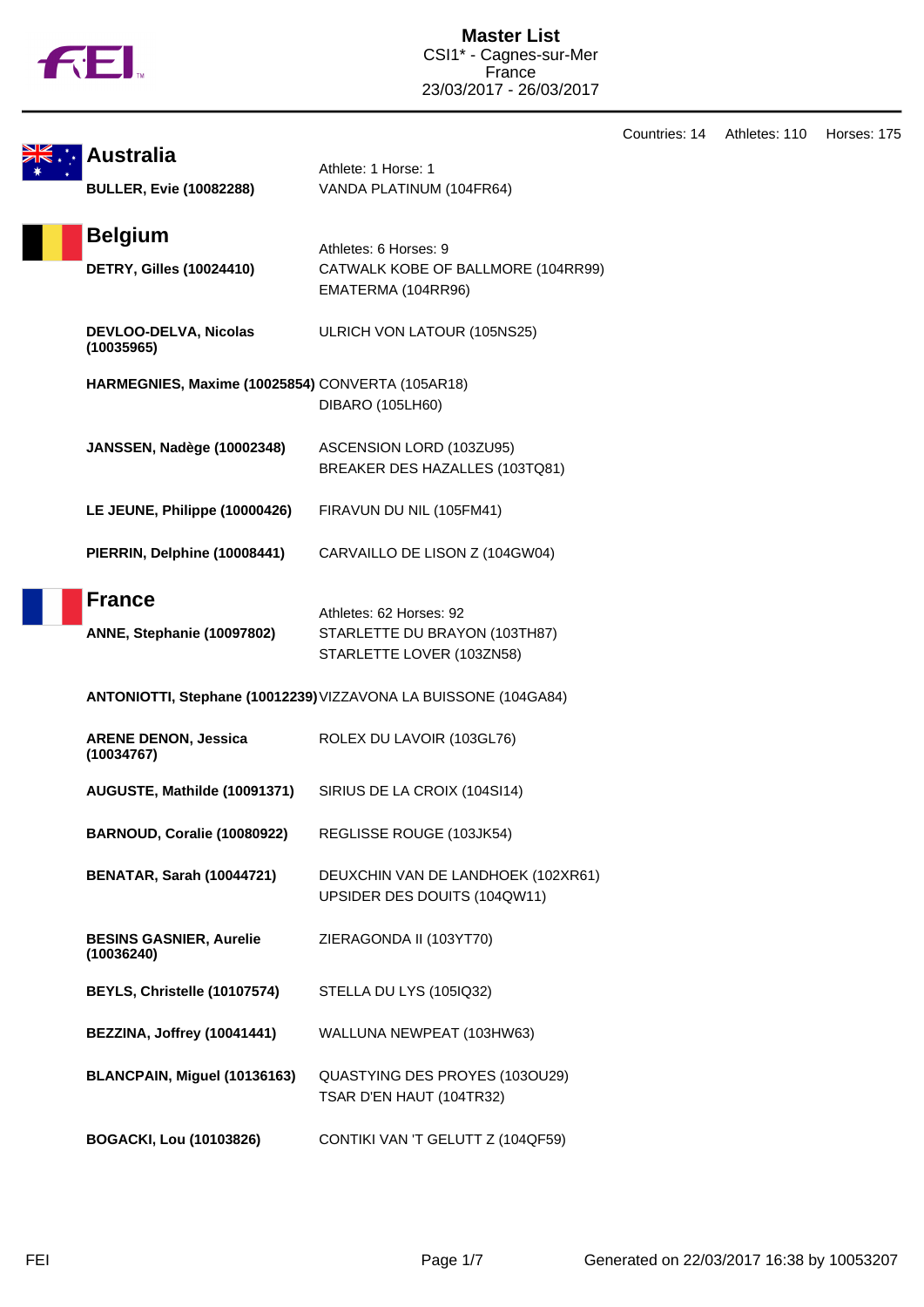

| BOSNET, Jean Philippe (10043459) PIRATE DE B'NEVILLE (102VR62) |
|----------------------------------------------------------------|
| SO NICE DU GRIPPEL (103SP88)                                   |

| BOURET, Geoffroy (10027892)                       | BELOUGA DES FORETS (105IJ83)                                              |  |
|---------------------------------------------------|---------------------------------------------------------------------------|--|
| BOUZINAC, Cecile (10011659)                       | ALANA (105AS67)                                                           |  |
| BRULIERE, Caroline (10038343)                     | UNO BOY DE LA BRIDE (104MP78)                                             |  |
| <b>CALCUS, Laurent (10030908)</b>                 | VERMEIL DE PIA (105CT22)<br>VOLGA DU SOLEIL (104TJ91)                     |  |
| CAVIGLIOLI, Raphael (10142163)                    | ULAK D'AVEYRON (105GX80)                                                  |  |
| <b>CHANDON-MOËT, Eugénie</b><br>(10144603)        | QUABERNET ENNEMMELLE (105HG50)                                            |  |
| CHARRET, Olivier (10016949)                       | VERIZKA DE BELHEME (104XQ74)                                              |  |
| <b>CHRISTEN, Lea (10101352)</b>                   | SALTA DES CHARMILLES (104CU19)                                            |  |
| <b>CORAL, Edouard (10022627)</b>                  | <b>USHER (104GW53)</b>                                                    |  |
| COUPERIE, Baptiste (10022640)                     | B 'NL' (103RM79)<br>LEVIANO 6 (103FT73)                                   |  |
| COUPERIE, Edouard (10010947)                      | AIKITA DES FRIMONTS (103SG58)<br>SECRETLOV DE PLEVILLE (105BO14)          |  |
| DARTY, Clara (10009586)                           | <b>BO ING (105AZ11)</b><br>FAITHLESS (103IK59)<br>TEXAS DU THOT (103LX24) |  |
| DAYAN, Romain (10137355)                          | SANDRA D'HELBY (103IZ66)                                                  |  |
| FARAH, Wissam (10143001)                          | RAMSES AND CO (103IN35)                                                   |  |
| FAVEDE, Tom (10081933)                            | AMARULA DU CERF (105BG82)<br>TAIGA DES ISLES (104FW36)                    |  |
| FEUILLERAC, Julien (10075258)                     | REDOX TROIS (103IK84)                                                     |  |
| <b>GASNIER, Steve (10002863)</b>                  | ATHENA D'AZUR (105JG32)<br>ULA OP VANTERMOUDE (104GC68)                   |  |
| GASPARD, Daniele (10001061)                       | QARETELLO NOUVOLIEU (103QS83)                                             |  |
| GASPARD, Jean Michel (10001726)UNE D'OR (104VK47) |                                                                           |  |
| <b>GASPARD, Marlene (10028566)</b>                | SAINT EMILION DE ROY (1030N04)                                            |  |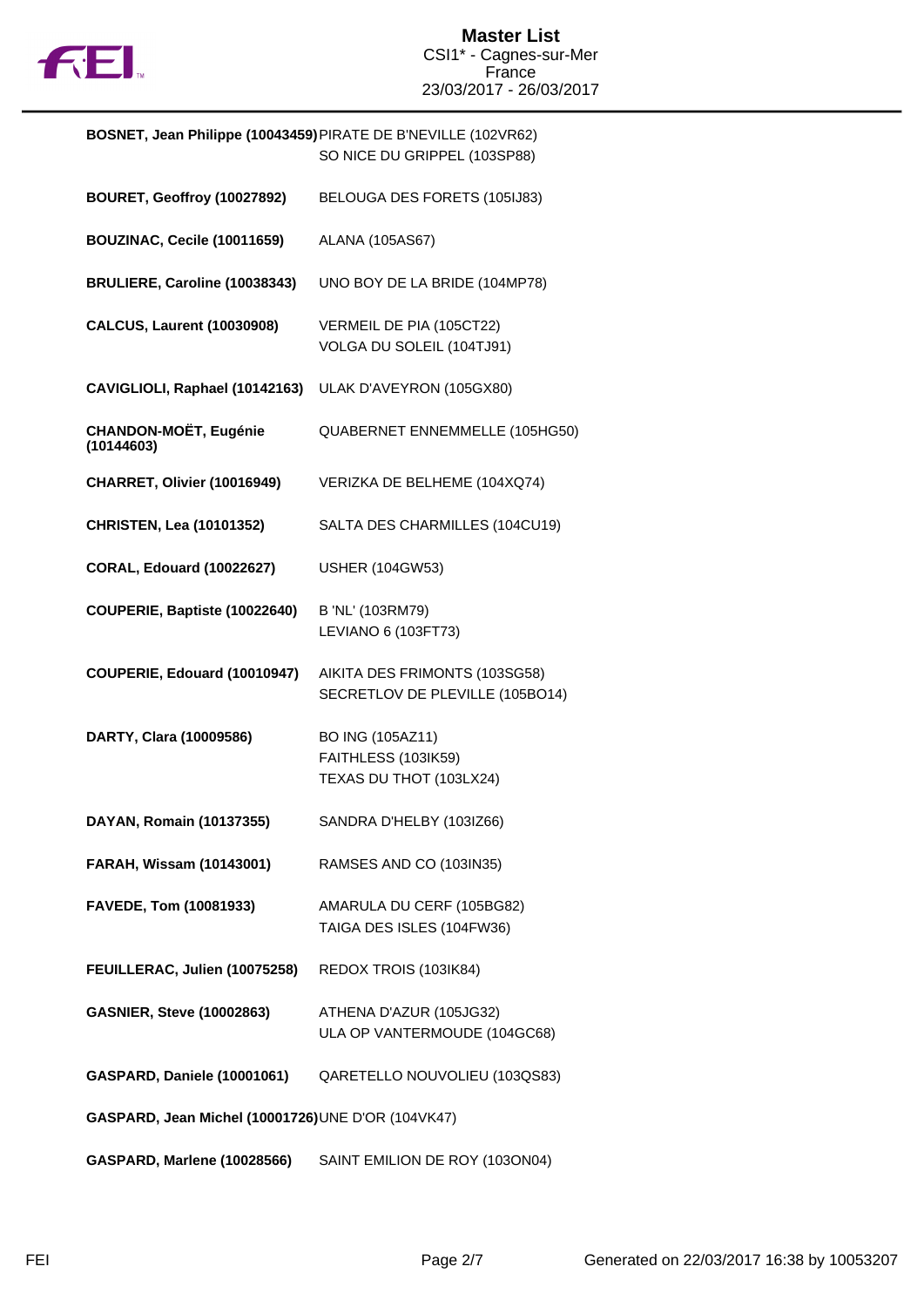

| <b>GOEHRS, Raphael (10006592)</b>                | VIVALDI DE B'NEVILLE (104PV36)                                                                                              |
|--------------------------------------------------|-----------------------------------------------------------------------------------------------------------------------------|
| <b>GROT, Charlene (10105433)</b>                 | MISS SOPHIE 24 (104GY79)                                                                                                    |
| <b>GUILLET, Laurent (10001988)</b>               | VENUS DU TOUNEY (105CP58)                                                                                                   |
| HELMLINGER, Jacques (10010613) DONNA (105MO26)   | IBRAM VH OVERLEDE GOED (104WM80)                                                                                            |
| HILPIPRE, Alexia (10114951)                      | ESPRIT H (104LG18)<br>KURT 2 (104ZK69)                                                                                      |
| LAGARRIGUE, Eric (10020213)                      | AVENIR D'ACOEUR (105KL75)<br>CALYPSO DU CAUSSE Z (105KL77)<br>MONOLINO (GER41944)                                           |
| LEMARCHAND, Hugo (10112358)                      | TISON DU PAYS D'AUGE (104NK07)                                                                                              |
| <b>MALLEVAEY, Nina (10069482)</b>                | BOUDZAN DE BEUVRY (105NI05)                                                                                                 |
| <b>MARTIN, Yannick (10003100)</b>                | JUST A FLIRT (105CF11)                                                                                                      |
| <b>MICHIEL, Sophie (10023138)</b>                | BAGHEERA DE JALDIS (105KQ31)<br>TAIGA DE TUS (104LD87)                                                                      |
| MINGEONNET, Floriane (10057055)RAINMAN (103EC43) | ZAZOU (103ZA11)                                                                                                             |
| <b>MINOS, Damien (10039608)</b>                  | VERSAILLES DE LIBERSART (103GU50)                                                                                           |
| MISRAOUI, Sofian (10023144)                      | ARLEM ANDALOU (105NA97)<br>AVISEE DU MOULINET (105IN34)<br>DIABLO VAN DE KRIEK (102RU07)<br>VERONE DU LERCHENBERG (105LU82) |
| <b>ORSOLINI, Jules (10114517)</b>                | BLUEBERRY 13 (102UZ63)<br>ROXANE DES ETISSES (103ON54)<br>TEQUILA D'EPTE (104BP84)<br>ZAZOE (104ZY97)                       |
| PERREAU, Olivier (10006570)                      | FLASH (105BM64)<br>VENIZIA D'AIGUILLY (104GM42)                                                                             |
| PERRIEZ, Richard (10023216)                      | TERRE DE GILAMON (104NN36)                                                                                                  |
| <b>PERRIEZ, Samuel (10023217)</b>                | <b>HUMPHREY 61 (105KW73)</b><br>VERA CRUZE (105KA70)                                                                        |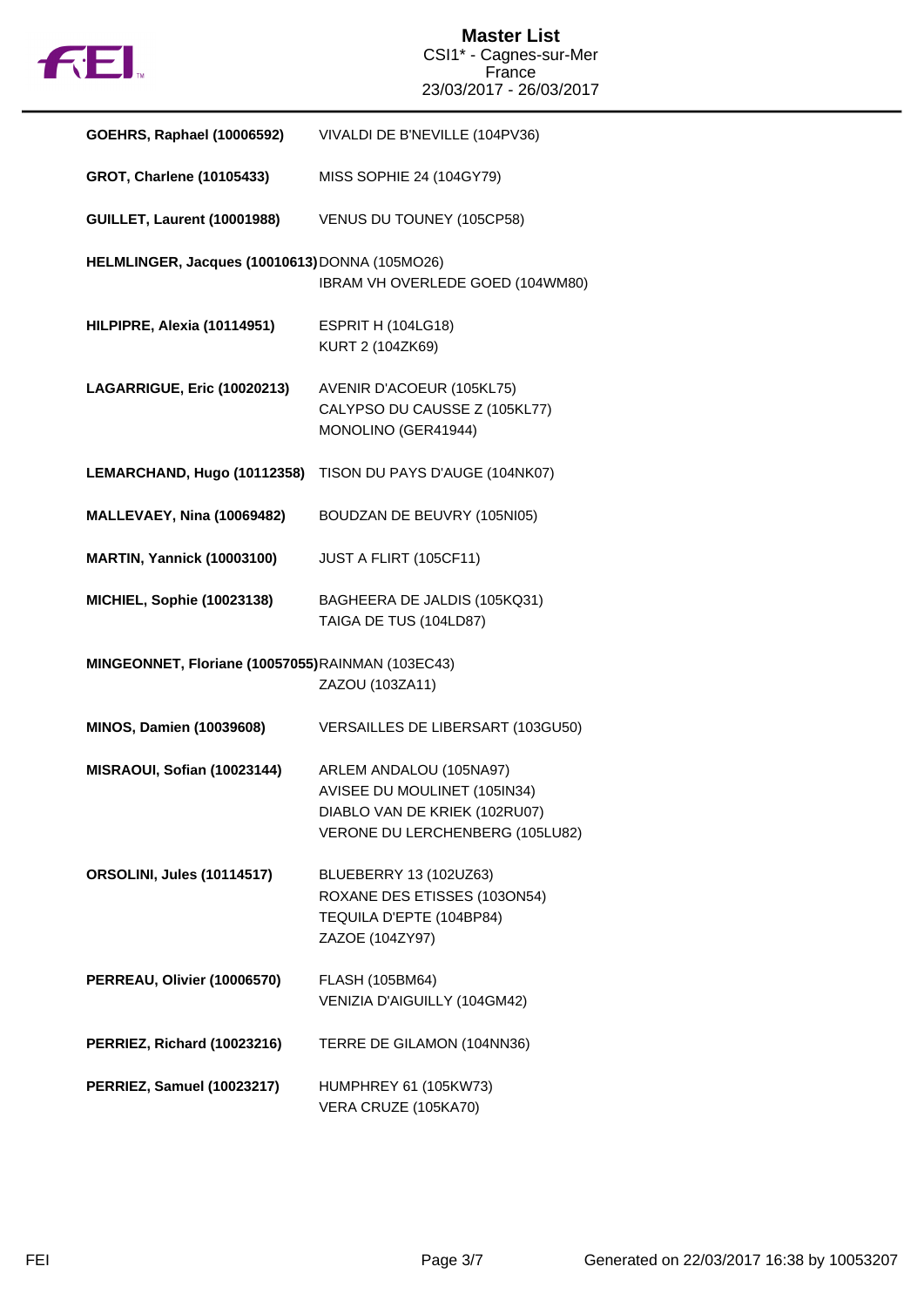

|    | <b>PICARD, Garance (10112136)</b>                | DAIQUIRIE DE VILLEE (105DV53)<br>TINE DES BRIMBELLES (104ES57)                                      |
|----|--------------------------------------------------|-----------------------------------------------------------------------------------------------------|
|    | <b>PICHON, Louis (10145032)</b>                  | DON GUAN (104ZJ51)                                                                                  |
|    | <b>POMARET, Elodie (10023240)</b>                | <b>FENJA III (SUI41051)</b>                                                                         |
|    | <b>PRASSEL, Marine (10084730)</b>                | VALENTINA DE CASTILLE (104UY26)                                                                     |
|    | ROBERT, Benjamin (10010916)                      | ACTROS MOUCHE (105KD22)<br>DIMCANTO DELLA LOGGIA (105HD27)                                          |
|    | ROCHE, Pierre Louis (10002562)                   | QUALIFIER (103GN25)                                                                                 |
|    | <b>RONTEIX, Lea (10081797)</b>                   | BALALAIKA DE LIGNY (103OP72)                                                                        |
|    | SILLON, Sebastien (10122980)                     | SAMOS D'YSIEUX (103TM83)                                                                            |
|    | <b>THIROUIN, Max (10002265)</b>                  | BALISTO DU MAILLET (103WB96)<br><b>KALISTA (105FP56)</b>                                            |
|    | TRYBA, Lara (10066512)                           | OMEGA D'ISIGNY (FRA45609)<br>OXER DE BOISY (102RL96)                                                |
|    | VIEUX, Beatrice (10045974)                       | RIGOLETTO ROUGE (103PJ79)<br>ROZA DU GITE (104KF09)                                                 |
|    | <b>VIGIER, Arnaud (10029067)</b>                 | CONASSIS (105BV87)                                                                                  |
|    | WATEL, Dorothee (10116545)                       | TWENTY DE L'ORGERE (104UU19)                                                                        |
| ZN | SIZ Great Britain<br>EPHGRAVE, Howard (10121055) | Athletes: 3 Horses: 4<br>FELTON (104WU65)                                                           |
|    | <b>SAYWELL, Louise (10018991)</b>                | LUIGI (105LY19)                                                                                     |
|    | TAME, Georgia (10066016)                         | <b>COLMAR (104QJ33)</b><br>CORENTER VA (104RX45)                                                    |
|    | <b>Ireland</b><br><b>BREEN, Shane (10007458)</b> | Athletes: 2 Horses: 4<br>CSF VENDI CRUZ (103VY13)<br>FREEZING RAIN (104SV42)<br>WARRATINO (105NS56) |
|    | CARWAY, Anna (10085584)                          | <b>WINNER (103EC39)</b>                                                                             |
|    | <b>Italy</b>                                     | Athletes: 8 Horses: 10                                                                              |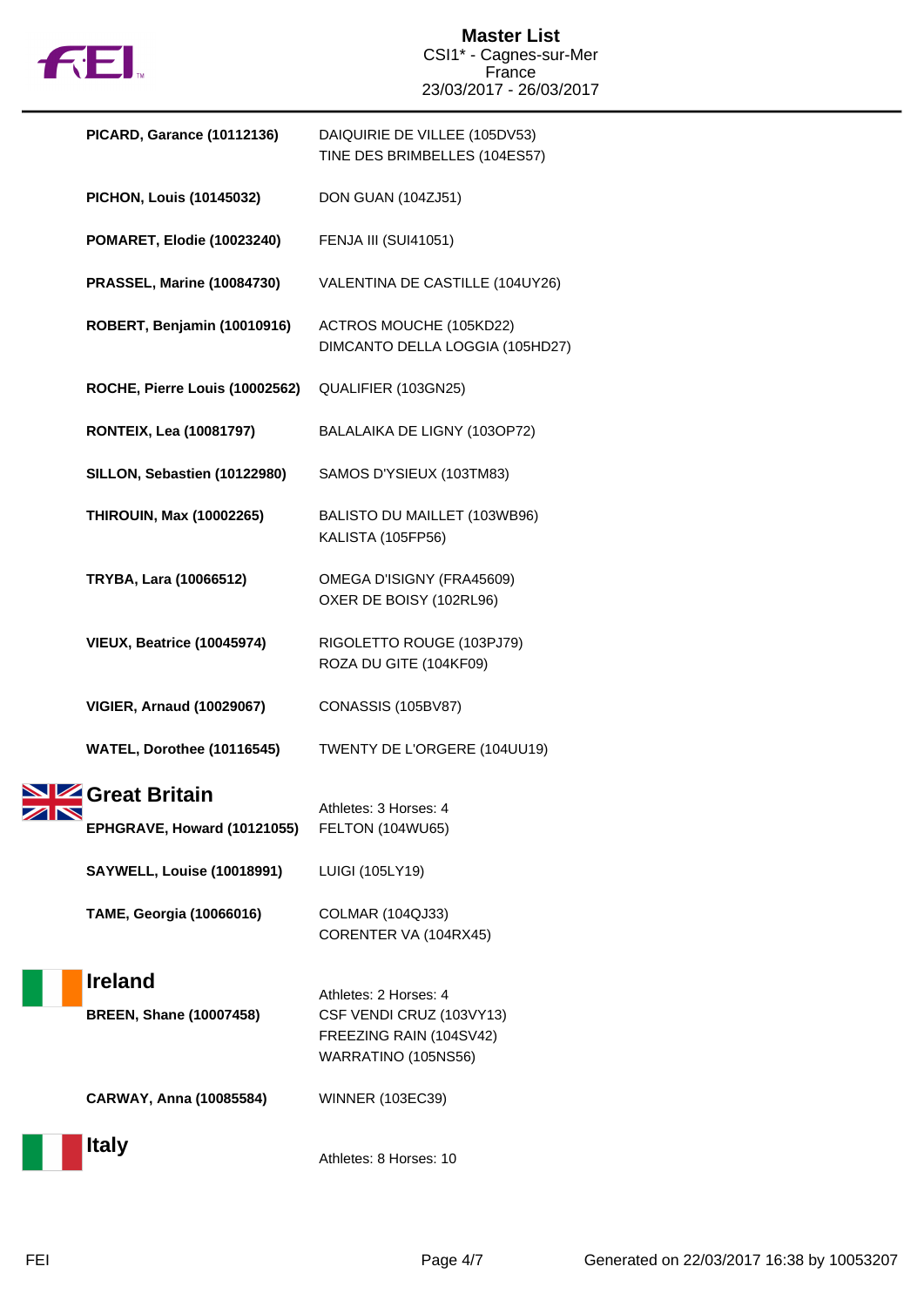

**CORDONE, Emanuela (10001193)** FABLO (102VC45)

| <b>COUTINHO MENDONÇA NAGATA, EMOE TIRAMSUE (103XE78)</b><br>Andre (10082387) |                                                        |
|------------------------------------------------------------------------------|--------------------------------------------------------|
| LE JEUNE VIZZINI, Lucia                                                      | ABDULA DEL COLLE (105HL08)                             |
| (10002061)                                                                   | ALLY MC BEAL (105NQ44)                                 |
|                                                                              | KONTADOR VAN HD (104RE27)                              |
| <b>MESCHINI, Luca (10002055)</b>                                             | LUX LIKE NARCOS (105CL61)                              |
| MESCHINI, Ludovica (10107033)                                                | VERONA W (NED42092)                                    |
| PORTA, Guendalina (10138088)                                                 | PAPILLON DES LANDES (102RV33)                          |
| <b>RENZI, Annalisa (10006370)</b>                                            | TIPDEST DELLA COSTA (104FJ98)                          |
| VINGIANI, Chiara (10042091)                                                  | FOR A FEW DOLLARS MORE D' O (104BX72)                  |
| Liechtenstein                                                                | Athlete: 1 Horses: 2                                   |
| <b>HOCHSTADTER, Jennifer</b>                                                 | SUNSET BOULEVARD (104FA79)                             |
| (10137083)                                                                   | THOR DE TALMA (104BV65)                                |
|                                                                              |                                                        |
| Luxembourg                                                                   |                                                        |
|                                                                              | Athlete: 1 Horses: 2                                   |
| <b>HUBERT CHICHE, Charles</b><br>(10045805)                                  | ALITA DES ISLES (105LR14)                              |
|                                                                              | FAYETTE SEPT Z (104VK82)                               |
|                                                                              |                                                        |
| <b>Morocco</b>                                                               | Athletes: 3 Horses: 9                                  |
| BENBIGA, Mehdi (10057924)                                                    | BALISTO DU TALUS (105OD61)                             |
|                                                                              | GALOUBET L (105OD63)                                   |
|                                                                              | KING PLEASURE (105BG58)<br>VOULEZ VOUS D'HEL (105BG62) |
|                                                                              |                                                        |
| <b>BENNANI SMIRES, Abdeslam</b>                                              | BERGAMOTE DE BLOYE (105NE95)                           |
| (10055355)                                                                   | SAFARI SONZEEN (103DH84)                               |
|                                                                              |                                                        |
| <b>COLMAN, Samy (10093472)</b>                                               | BALOUCETTA (104YE12)<br>CONSTANT (105BG57)             |
|                                                                              | KENZO VAN HET KREKELHOF (105NE94)                      |
|                                                                              |                                                        |
| <b>Norway</b>                                                                | Athletes: 3 Horses: 4                                  |
| AASERUD MDL, Elise (10046192)                                                | SOCRATE DU HOULLEY (103VW05)                           |
|                                                                              |                                                        |
| GLEDITSCH, Karoline (10016555) BART 111 (103VZ87)                            | ROYAL ICANDY (105FN11)                                 |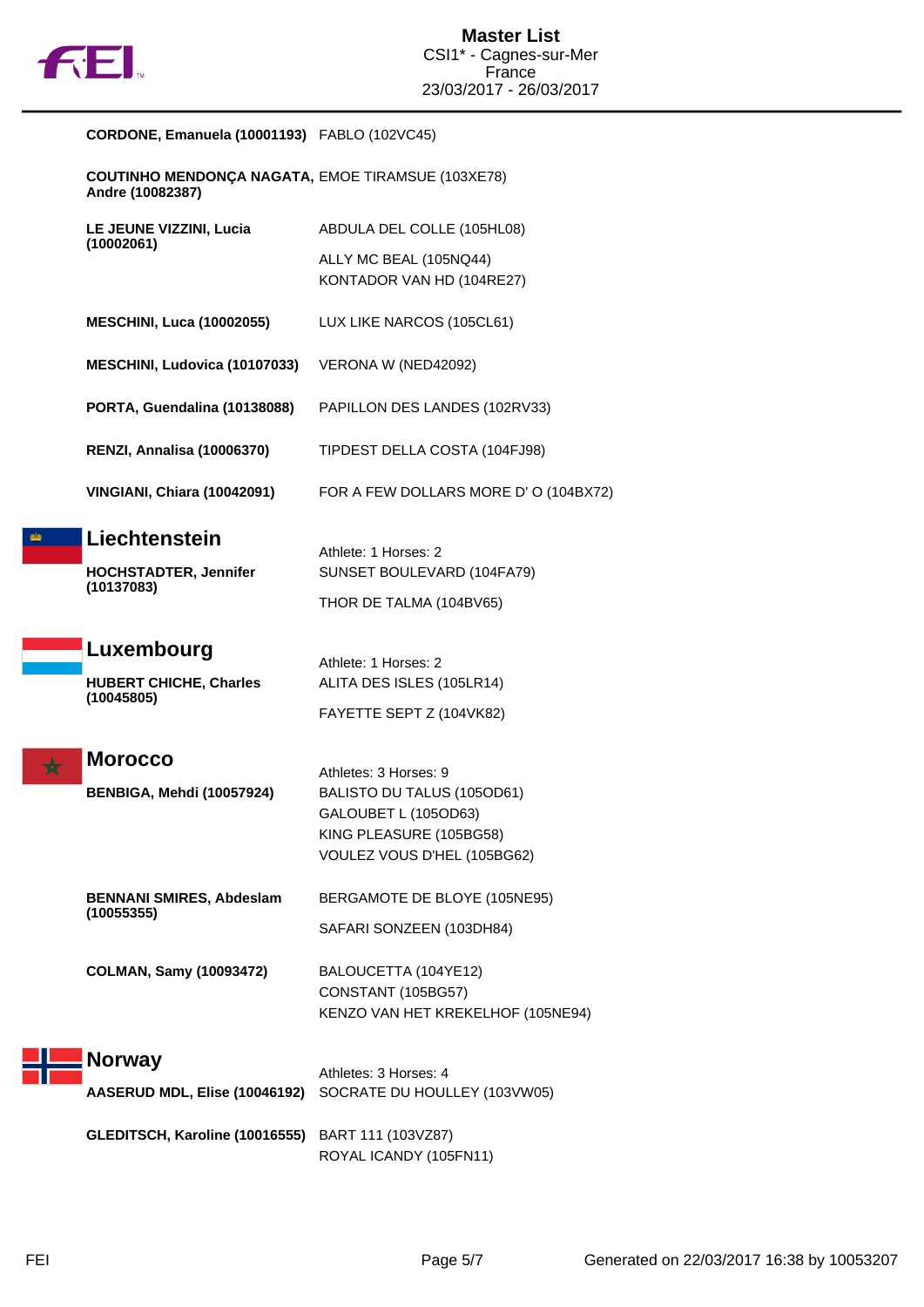

| <b>HANSSEN, Linda K. (10026052)</b>                                                                                     | CLASSIQUE 3 (104OB96)                                                                        |
|-------------------------------------------------------------------------------------------------------------------------|----------------------------------------------------------------------------------------------|
| <b>Poland</b><br>CEBULAK, Aleksandra (10068738) FELINE (105GN12)                                                        | Athlete: 1 Horses: 3<br>GIRSTTI S. E. (105GM24)<br>LORDANZ (104RN76)                         |
| Portugal<br><b>FERREIRA, Luis (10011634)</b>                                                                            | Athletes: 2 Horses: 3<br>COLOMBIE DU MIRADOR Z (104RJ84)<br>TRINIDAD DU MIRADOR Z (105CO58)  |
| <b>SAMPAIO PEIXOTO (NOBREGA</b><br>DA COSTA), Rodrigo (10021292)                                                        | FERNHILL HARRY CLOVER (105JU56)                                                              |
| <b>Spain</b><br><b>LOPEZ DE LA OSA ESCRIBANO,</b><br>Iñigo (10109370)<br>LOPEZ DE LA OSA FRANCO, Inigo HARLEY (103ET79) | Athletes: 2 Horses: 3<br>GESA (105DL81)                                                      |
| (10116294)                                                                                                              | NICKY D ARTEMIS (102NP04)                                                                    |
| <b>Switzerland</b><br><b>AFFENTRANGER, Fabien</b><br>(10045112)                                                         | Athletes: 15 Horses: 29<br>OSCAR MERZE (SUI41198)                                            |
| <b>BER, Donovan (10144205)</b>                                                                                          | <b>DENTO (104ST45)</b>                                                                       |
| DOLT, Jessica (10089974)                                                                                                | I CARELESS D&M (105KH28)<br>QUEL ANNIVERSAIRE (103DP32)                                      |
| DUNANT, Eugénie (10082458)                                                                                              | BROADWAY DO CABO (103XI29)                                                                   |
| <b>FIRMENICH BENTLEY, Caroline</b><br>(10072465)                                                                        | CARTORIE (103VN37)<br>QUENA RUBIN (103CK95)<br>TRAVIATA DE RAVEL (104BP75)                   |
| <b>GUNTERN-BURRUS, Fabienne</b><br>(10111986)                                                                           | BENVINDA (ITA43261)<br>CORNET'S LIBERTY (104YM22)                                            |
| <b>JUCKER, Julie (10062312)</b>                                                                                         | <b>VEGA'S (104NS88)</b><br>VINKA'S BOY BOISY (104CP66)                                       |
| <b>JUCKER, Romain (10016973)</b>                                                                                        | CALVIN KLEIN (104SB21)                                                                       |
| KOLLY, Pierre (10008181)                                                                                                | ALOUETTE DE CHIGNAN (105MP13)<br>RUDY DE MESILLE (103QD04)<br>UNE DE CHIGNAN II CH (104ZI00) |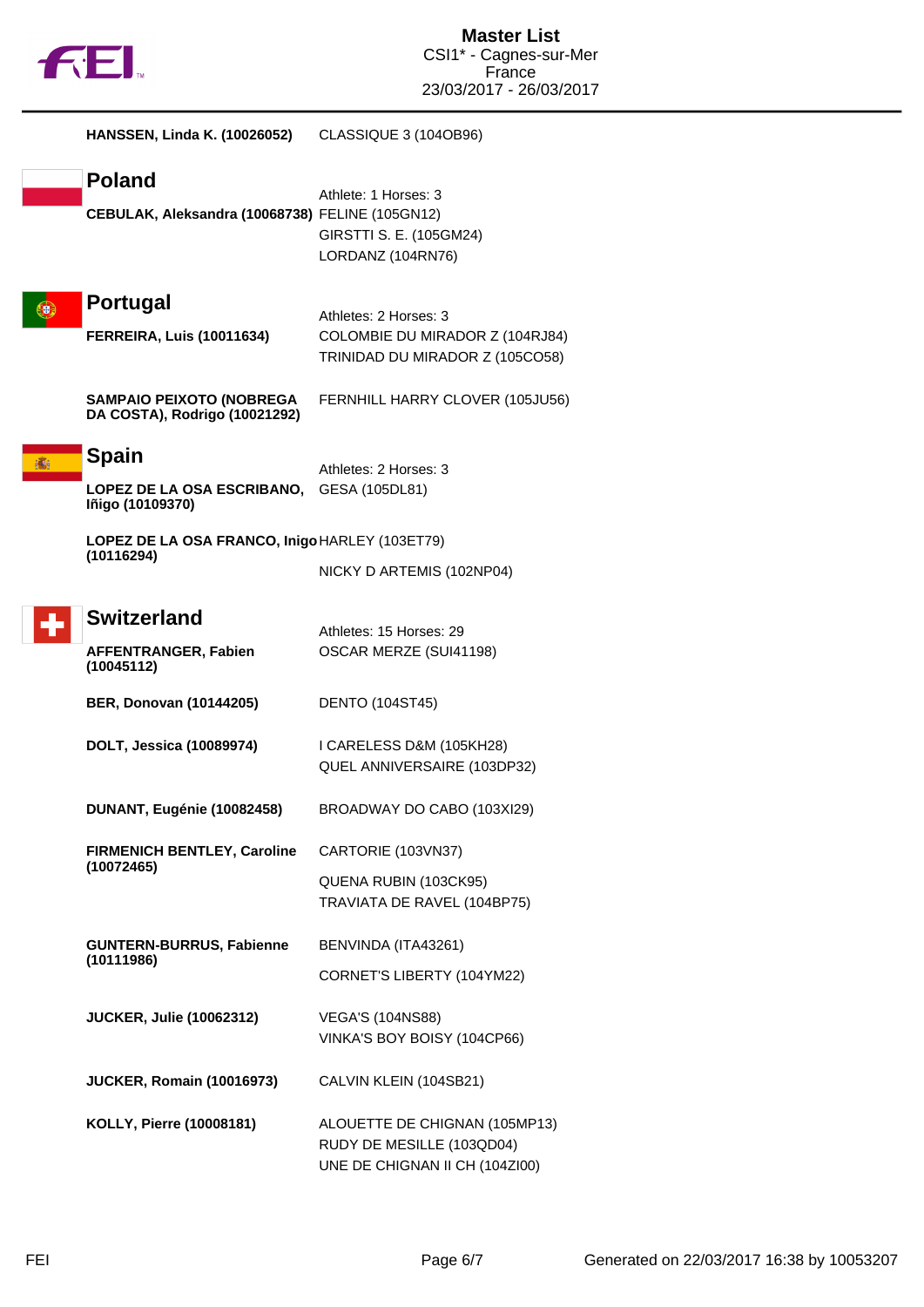

| LAMBERT, Aurélie (10090350)       | POLENNTA DE GRANDRY (103IL01)                                                                                                        |
|-----------------------------------|--------------------------------------------------------------------------------------------------------------------------------------|
| MALFANTI, Letizia (10045364)      | ARCACHON EN PRIM' (105JS51)<br>AURA DE LA BATIA (105IH00)<br>DANCER (104KE86)                                                        |
| <b>MÜLLER, Eva (10089977)</b>     | TITA TOVENAAR Z (102VG93)                                                                                                            |
| <b>PUTALLAZ, Jessy (10017126)</b> | DA VINCI VAN HET CAUTERHOF (105BZ58)<br>HEARTBEAT E.S. CH (104HO05)<br>TENNESSE DU COURTIL (105NQ59)<br>VANCOUVER'S BOY CH (104MP06) |
| TURRETTINI, Romain (10076162)     | CHIPS (102VF08)                                                                                                                      |
| <b>VORPE, François (10001363)</b> | CASSCOBAT (103WU20)<br>CLEAR ROUND II (103TU14)<br>IDEAL VAN T VEER (104VL19)                                                        |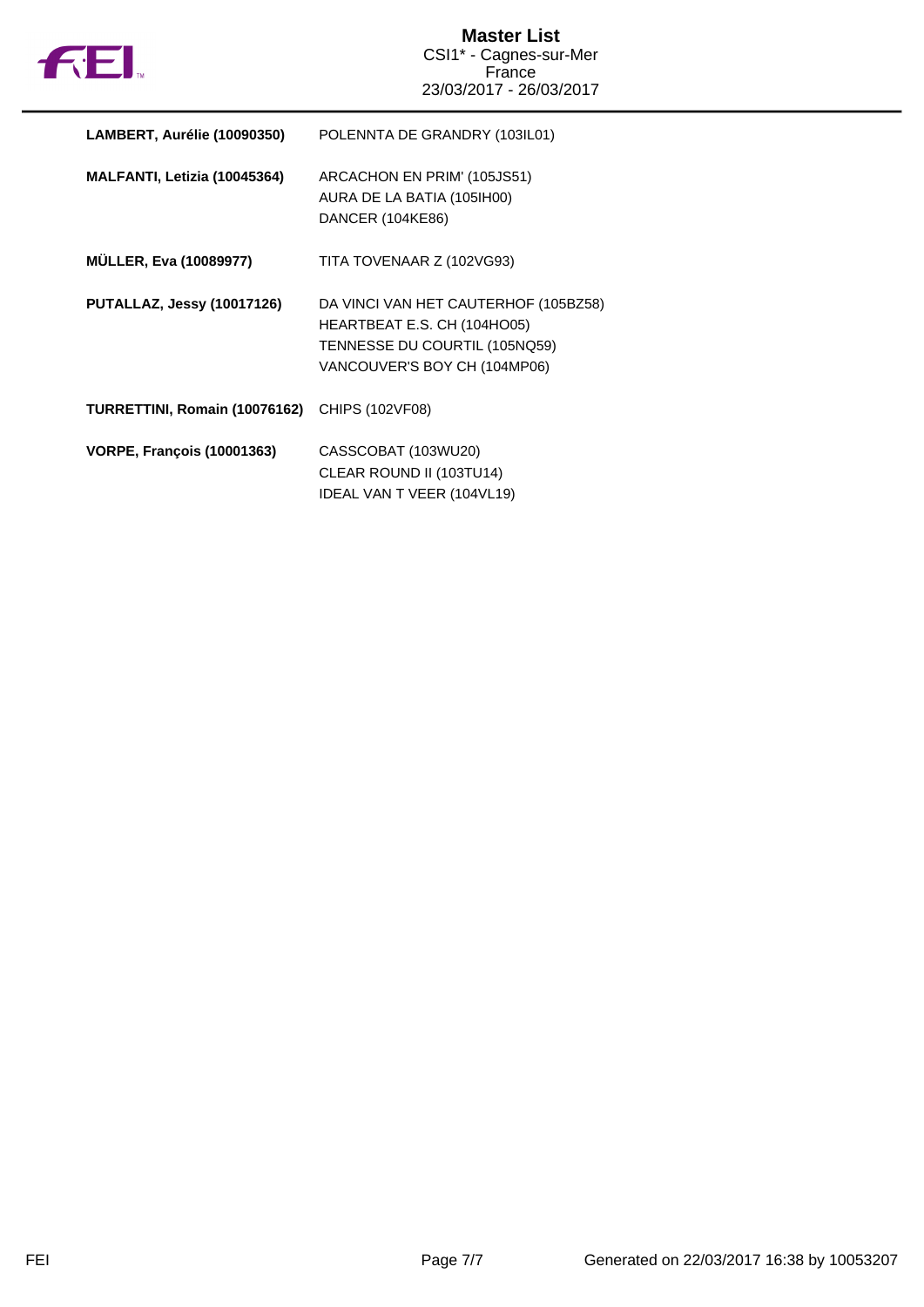|  | ΤM |
|--|----|
|  |    |

Countries: 17 Athletes: 68 Horses: 142

| <b>Australia</b>                                           |                                                                      |
|------------------------------------------------------------|----------------------------------------------------------------------|
|                                                            | Athlete: 1 Horses: 4                                                 |
| <b>BULLER, Evie (10082288)</b>                             | CILIJA (104QT49)                                                     |
|                                                            | STANLEY 151 (103LQ09)                                                |
|                                                            | YALAMBI'S CHIQUITA (103VM58)                                         |
|                                                            | YALAMBI'S ENRIQUE (104PG92)                                          |
| <b>Belgium</b>                                             |                                                                      |
|                                                            | Athletes: 5 Horses: 15                                               |
| <b>DETRY, Gilles (10024410)</b>                            | CATWALK HARRY (105MI63)                                              |
|                                                            | DAX VAN DE ZANDLOPER (102NU71)                                       |
|                                                            | DOUBLE 0 SEVEN PL (104HI27)                                          |
|                                                            | HARMEGNIES, Maxime (10025854) BROWNIE AND CREAM (104OF76)            |
|                                                            | FERNANDES (104QP73)                                                  |
|                                                            | FOREST GUMP 29 (103RG07)                                             |
| <b>JANSSEN, Nadège (10002348)</b>                          | HIGH TECH VY DE SEPTON (103SD76)                                     |
|                                                            | POPSTAR LOZONAIS (102SI62)                                           |
|                                                            | ROLLS D ELBE (103IG89)                                               |
|                                                            | VERFAUT D'HELBY (105BP88)                                            |
|                                                            |                                                                      |
| LE JEUNE, Philippe (10000426)                              | CADEAU DE MUZE (103XL12)                                             |
|                                                            | NICE DE PRISSEY (FRA44080)                                           |
|                                                            | TRESOR DE VIRTON (104CG99)                                           |
|                                                            |                                                                      |
| PIERRIN, Delphine (10008441)                               | CROCKY (BEL42836)<br>DOVER D'ESQUELMES (105EX83)                     |
|                                                            |                                                                      |
| <b>Finland</b>                                             |                                                                      |
|                                                            | Athlete: 1 Horse: 1                                                  |
| FERRANTE, Johanna (10094472)                               | JERICHO VAN DE ZESHOEK (105CT51)                                     |
| <b>France</b>                                              |                                                                      |
|                                                            | Athletes: 29 Horses: 53                                              |
| ANTONIOTTI, Stephane (10012239) THOR DE LA HARDT (104CX51) |                                                                      |
|                                                            | TROVATORE DES ISLES (104DV54)                                        |
| BAGNARA, Claudia (10104188)                                | DETROIT (104KB66)                                                    |
|                                                            | EQUITA COUPERTINA (104AZ17)                                          |
|                                                            | BOSNET, Jean Philippe (10043459) AIDA OFFICIER PRE DES HAI (104JU81) |
|                                                            | EROS 'TER ELZEN' (103FE74)                                           |
|                                                            |                                                                      |
| BOURET, Geoffroy (10027892)                                | SUNSHINE DE ROY (103SJ57)                                            |
|                                                            | VERY JESSENIA RUBIN (104RK90)                                        |
| BOUZINAC, Cecile (10011659)                                | PETERPAN LA BEAUCE (1020E08)                                         |
|                                                            |                                                                      |
|                                                            | CHAMPAILLER, Julien (10006931) CORTES VD HEFFINCK Z (103GB06)        |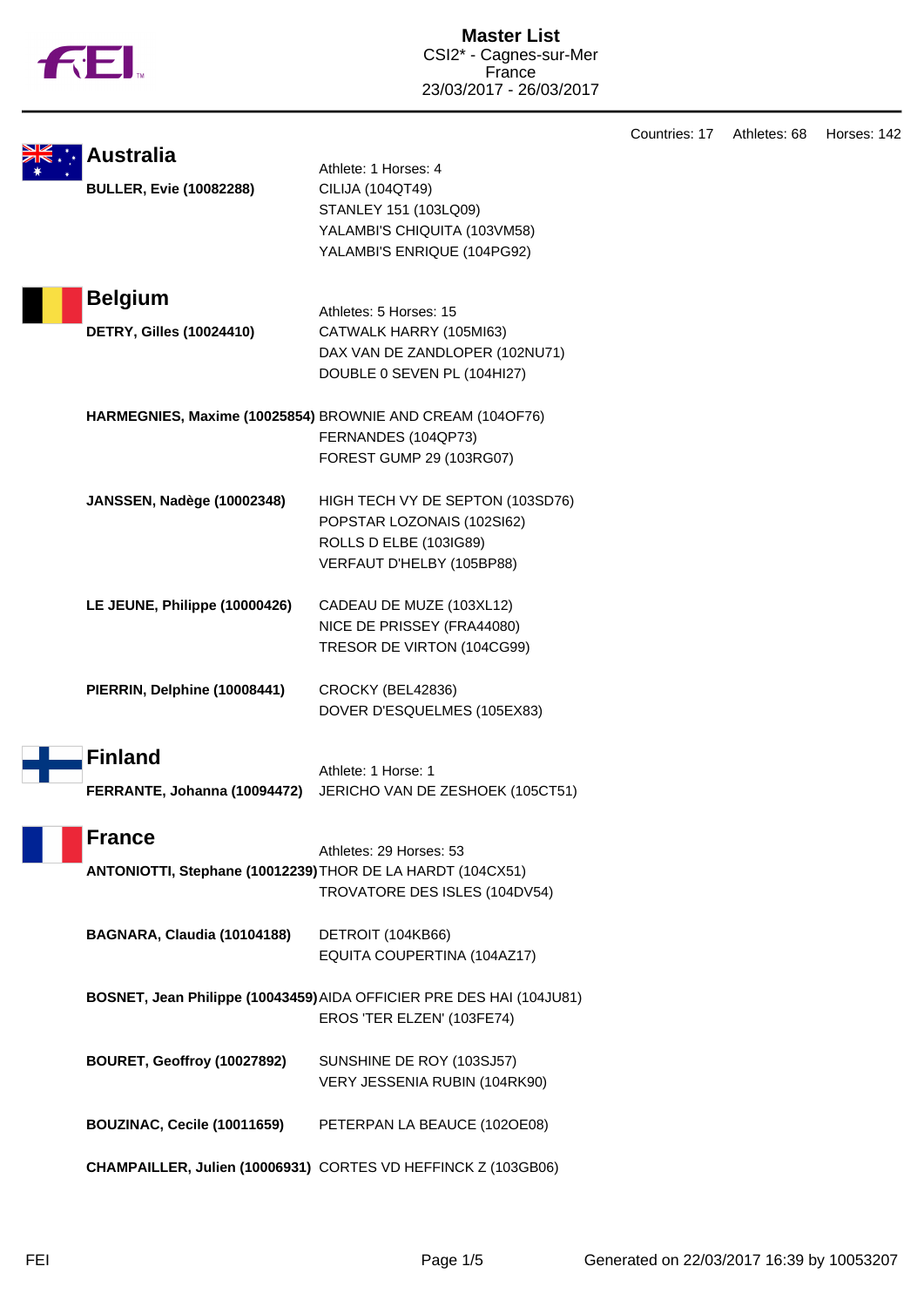

| CHARRET, Olivier (10016949)                               | PARADIS DU FRESNE (1020Q37)<br>SERPENTINE (104XN65)                                                           |
|-----------------------------------------------------------|---------------------------------------------------------------------------------------------------------------|
| <b>CORAL, Edouard (10022627)</b>                          | ASTRID (105MT67)<br>RASPOUTINE MALPIC (103XN51)                                                               |
| COUPERIE, Baptiste (10022640)                             | <b>BJORN H (103UX54)</b><br>SPRINT DU ROUET (103YJ55)                                                         |
| FEUILLERAC, Julien (10075258)                             | TIP TOP DE L'ORLE (104LM78)                                                                                   |
| GAREZ, Bruno (10000882)                                   | REVE DE NABAB (103MS36)<br>UNITED SUNHEUP (104VH09)                                                           |
| <b>GASNIER, Steve (10002863)</b>                          | MANHATTAN DE SEMILLY (FRA42843)<br>SAMOURAI DE COLCHIC (103XK09)                                              |
| <b>GOEHRS, Raphael (10006592)</b>                         | VICTORIO DES FROTARDS (105DH63)                                                                               |
| <b>GUILLET, Laurent (10001988)</b>                        | CORDIAL (104PP46)<br>DITMAR (104GN63)                                                                         |
| HELMLINGER, Jacques (10010613) ORIGAN DE VAINS (GER46172) | TONIC DES METS (104LT59)                                                                                      |
| HILPIPRE, Alexia (10114951)                               | CRIME IS KING (103WL04)                                                                                       |
| <b>LEMOINE JONDET, Melanie</b><br>(10025524)              | CORAZON DE LEON (105GM25)<br>ELLINGTON JSX (104WT17)                                                          |
| MALLEVAEY, Nina (10069482)                                | SOLITUDE AU VENT (105CR81)<br>VENDREDI UN PRINCE (105CR82)                                                    |
| <b>MARTIN, Yannick (10003100)</b>                         | FREEDOM VAN DEN DOORNDONK (103GS91)<br>UFANO DU PLESSIS (104LZ01)<br>UMONA DU TEMPLE (104QY44)                |
| <b>MICHIEL, Sophie (10023138)</b>                         | TALISMAN (104MZ83)                                                                                            |
| MISRAOUI, Sofian (10023144)                               | GERVOUS (104IQ61)<br>SCARLET D'ENFER (103ON02)<br>TALMA DE L'ORGERE (105CR91)<br>UTOPIA DE LA HARDT (105NA96) |
| PERREAU, Olivier (10006570)                               | DOLCE DECEUNINCK (104XH44)<br>IMKE P (104KF19)<br>JESSI D'HAVERLANDE (104RS04)<br>VENUS DU MIRAL (105BM63)    |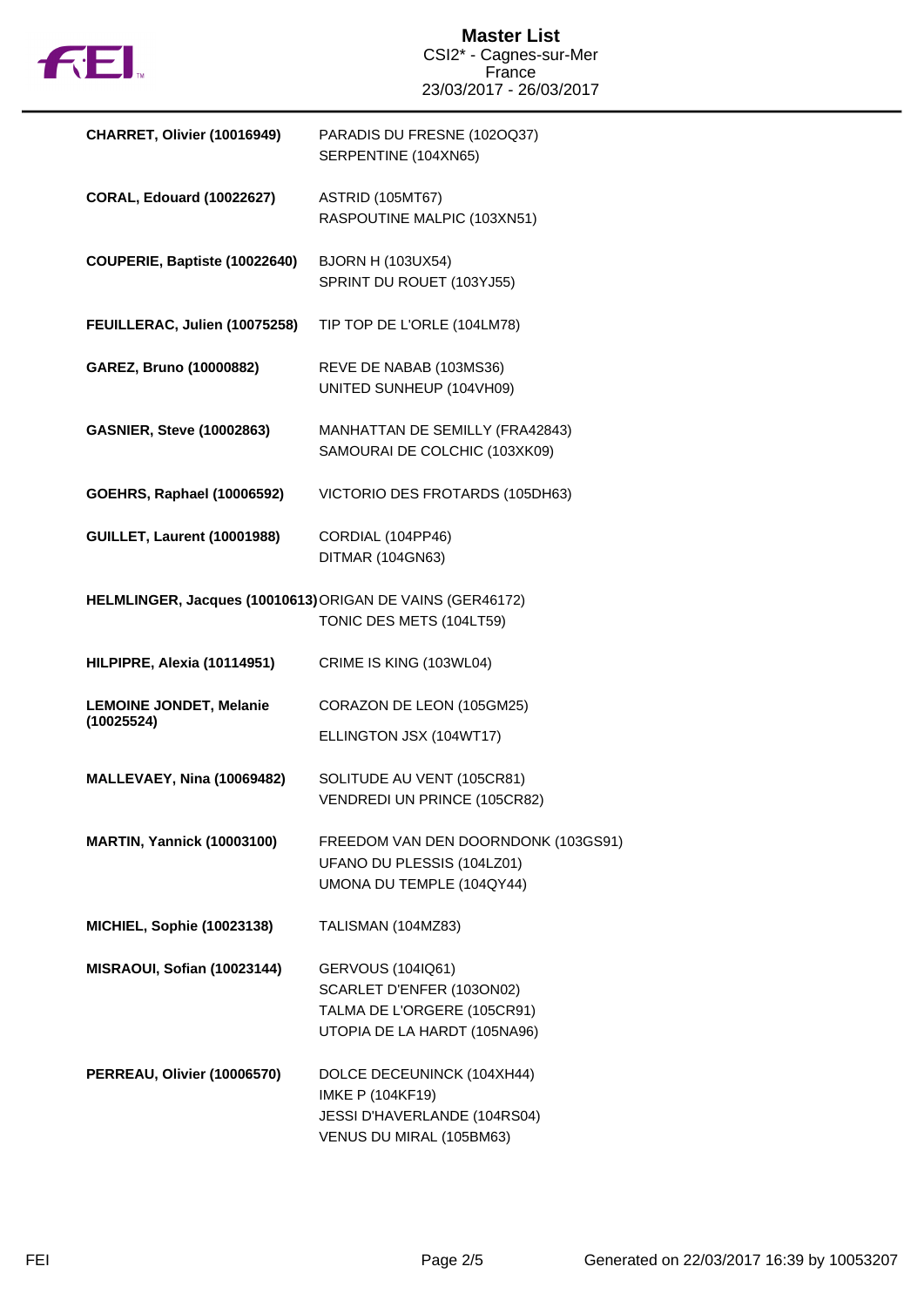

| <b>PERRIEZ, Samuel (10023217)</b>                         | DUTANGELO (104SD37)<br>SEABIRD DU QUESNOY (104CA53)                                                                                       |
|-----------------------------------------------------------|-------------------------------------------------------------------------------------------------------------------------------------------|
| <b>PICHON, Louis (10145032)</b>                           | QUIDAMS PRINZ (103CI66)                                                                                                                   |
| ROCHE, Pierre Louis (10002562)                            | TELEMAQUE D'AUZOUX (104HN25)                                                                                                              |
| SCHNOEBELEN, Julie (10030762) VENT VERT DU BOIS (103LL02) |                                                                                                                                           |
| <b>THIROUIN, Max (10002265)</b>                           | UTOPIE VILLELONGUE (104FU19)                                                                                                              |
| <b>TRAINEAU DAUDE, Lyse</b><br>(10113902)                 | QRACK ONE (103GR82)<br>TYPE TOP DES LUTHIERS (104F189)                                                                                    |
| TRYBA, Lara (10066512)                                    | ROSA DU COISEL (103LU07)<br>ZANDO (102UF26)                                                                                               |
| Germany<br>BRENNER, Andreas (10000700)                    | Athlete: 1 Horses: 3<br>CRONOS 17 (103MR84)<br>QUINTAIRA (104XP32)<br>TREBOX ACORADA (102MM60)                                            |
| Great Britain<br>COUPE, Nigel (10002392)                  | Athletes: 5 Horses: 12<br>DRAGON (104XU88)<br>GOLVERS HILL (103WA05)<br>JUBILEE III (103QP34)                                             |
| LOVEGROVE, Graham (10009692) CENTOLOVE (102UY63)          | JAKARTA VAN DE ROSHOEVE D'14 (105GB67)                                                                                                    |
| <b>SAYWELL, Louise (10018991)</b>                         | DASSLER (104UP85)<br>FEIGTLING (103XR78)                                                                                                  |
| <b>TAME, Georgia (10066016)</b>                           | ACOUSTIK SOLO DU BALOUBET (104PQ24)<br>CLYDE VA (104LJ64)                                                                                 |
| TAYLOR, Greg (10137979)                                   | AMOA (104SV51)<br>DAIMLER II (105BD15)<br><b>ESUNJA (105BD17)</b>                                                                         |
| <b>Ireland</b><br><b>BREEN, Shane (10007458)</b>          | Athletes: 2 Horses: 6<br>DANIQUE (104JD70)<br>FABRICE VAN OVERIS (104HL02)<br>IPSWICH VAN DE WOLFSAKKER (104OJ78)<br>SILBERMOND (104OJ77) |

 $\sum_{i=1}^{N}$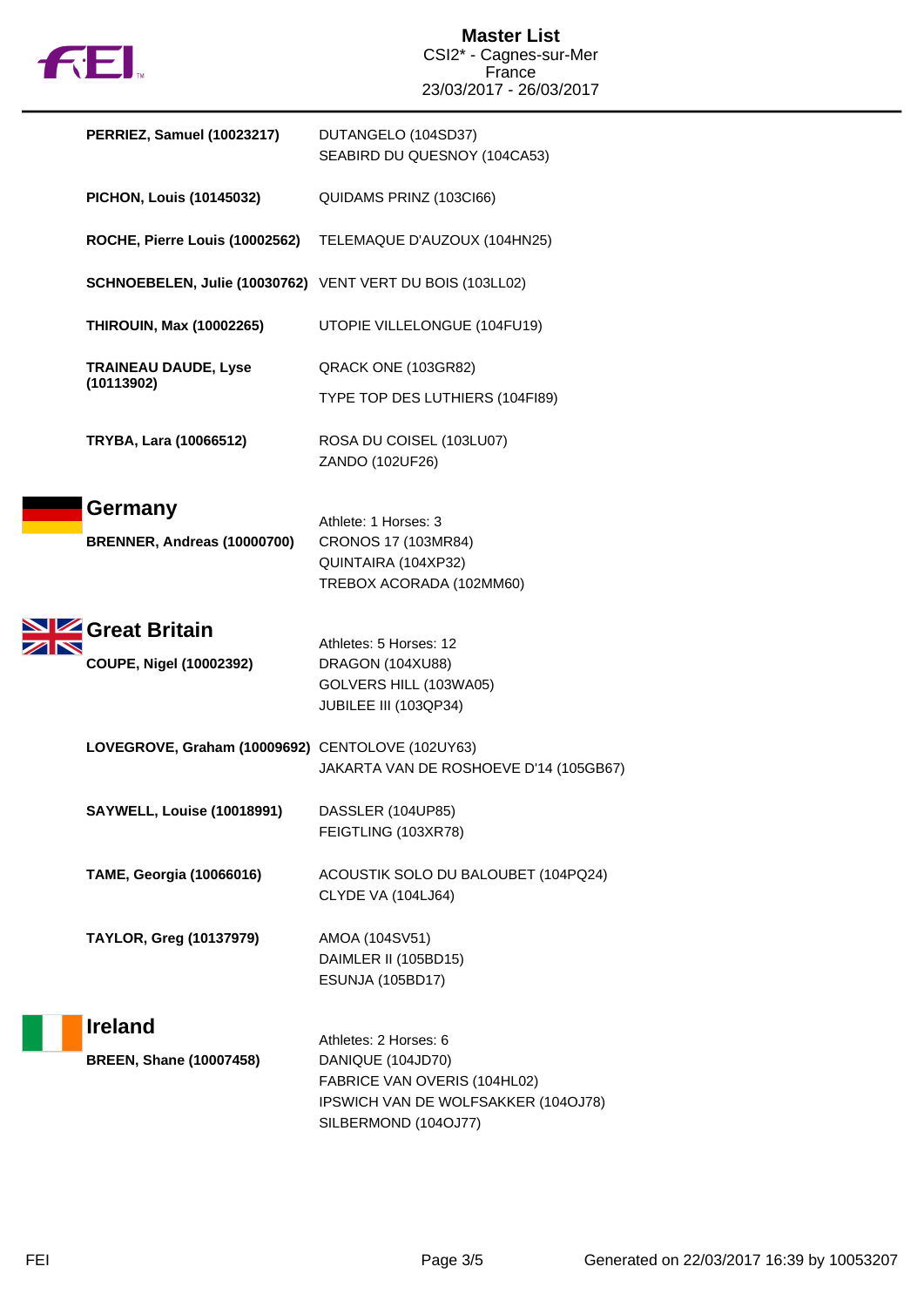

**CARWAY, Anna (10085584)** AJACCIO (103CN18)

CLARICELLA (104MY93)

# **Italy LE JEUNE VIZZINI, Lucia**

**(10002061)**

Athletes: 2 Horses: 4 CABALGARO Z (104XP94)

CRACK ELLE CHAVANNAISE (104ZK79) I-CASALL (105OD51)

**RENZI, Annalisa (10006370)** COSTAZZURRA (104FJ93)

**Liechtenstein**

Athlete: 1 Horses: 2 **HOCHSTADTER, Nicholas**

ELVIS (BEL42960) TOSCANE D'AIGUILLY (104GH94)



**(10009683)**

**HUBERT CHICHE, Charles (10045805)**

Athlete: 1 Horses: 2 BOUDIKA IDEAL HOME (104UO75)

USHUAIA D'AUREL (104VF65)



### **Morocco**

**BENBIGA, Mehdi (10057924)** CANYON (105BG59)

**BENNANI SMIRES, Abdeslam (10055355)**

VIS TA VIE (105BG70)

Athletes: 3 Horses: 6

**COLMAN, Samy (10093472)** QUAVALA DU HUTREL (103UC17) SIMARA ALIA (103WD54) VIVALDI DU CRANN (105GP66)

MOWGLI DES PLAINS (FRA44152)

# **Norway**

Athlete: 1 Horse: 1 **GLEDITSCH, Karoline (10016555)** CORSICA (103FA79)

## **Poland**

Athletes: 2 Horses: 2 **CEBULAK, Agnieszka (10121346)** JOLLY (104WH67)

**CEBULAK, Aleksandra (10068738)** ELEONALDA G (105GM35)

## **Portugal**

Athletes: 2 Horses: 5 **FERREIRA, Luis (10011634)** CARACAS DU MIRADOR Z (105CO20) CEGINA DU MIRADOR Z (104UA98) CONGO DU MIRADOR Z (103LR75) KENYA DU MIRADOR Z (105CO63)